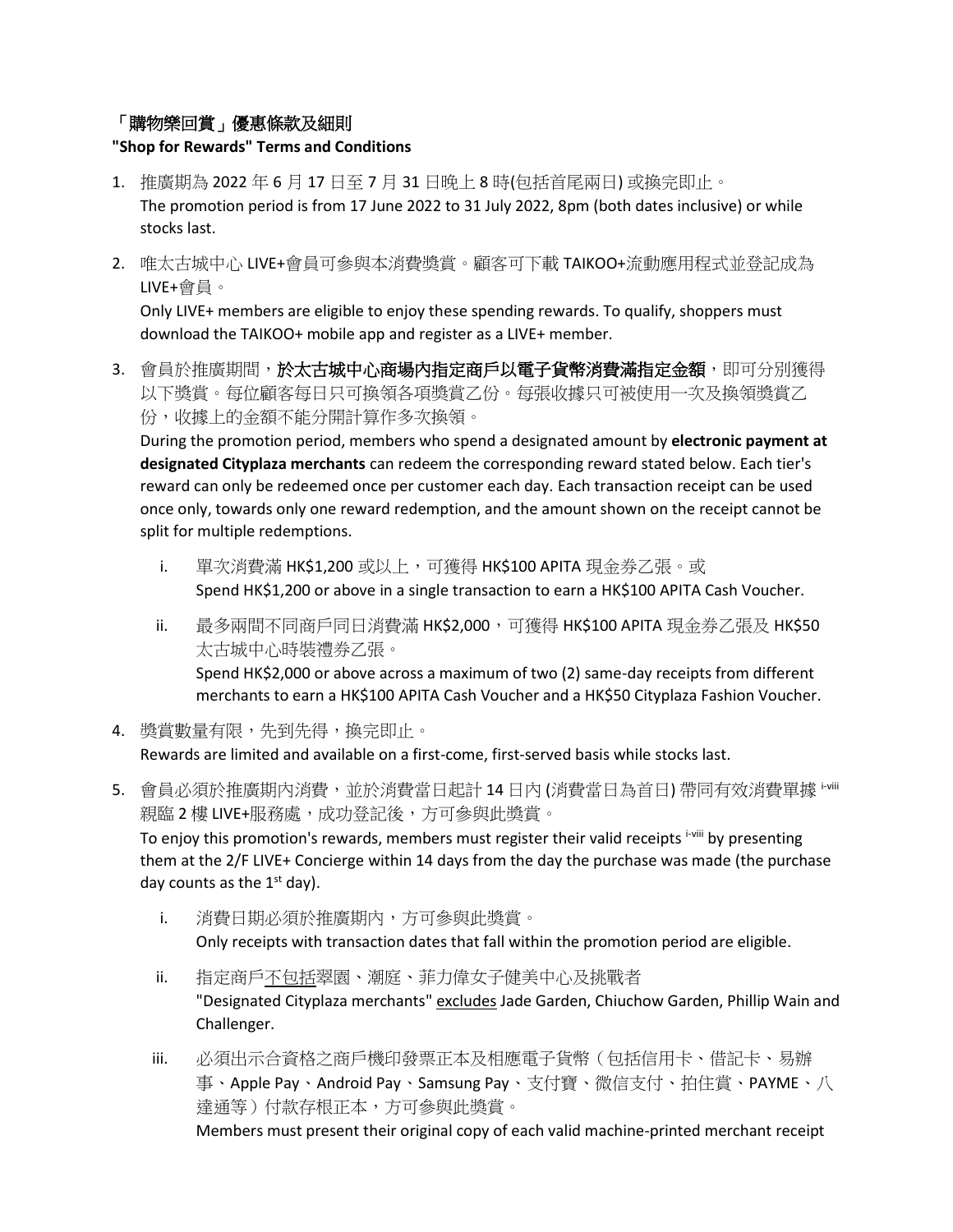and corresponding electronic payment slip. (Valid electronic payment forms include credit cards, debit cards, EPS, Apple Pay, Android Pay, Samsung Pay, Alipay, WeChat Pay, Tap & Go, PAYME, Octopus Cards, etc.)

- iv. 商戶機印發票必須清楚印有消費日期、商戶名稱、發票號碼及付款方式。 Receipts must clearly display their transaction date, merchant name, invoice number and payment method.
- v. 合資格之消費金額為扣除收據上列明之所有商户禮券、禮品卡、優惠、折扣之淨金 額。

The spending amount eligible for redemption is the net amount spent after all merchant cash vouchers, gift cards, offers and discounts listed on the transaction receipt have been deducted.

- vi. 逾期收據、收據副本、影印本、重印收據、分拆之單據、手寫收據、被退款收據、撤 銷收據、重用及損毀收據恕不接受。 Expired, duplicate, photocopied, reprinted, split payment, handwritten, refunded, withdrawn, reused and damaged receipts will be considered invalid.
- vii. 只出示商戶機印收據或電子貨幣付款存根、購買現金券、禮券、贈券、禮品卡、美國 冒險樂園代幣及儲值卡之收據、會籍費用收據、學費收據(包括 ABC Cooking Studio 及 冰上皇宮溜冰學校)、購買郵票之收據、銀行所發出之收據及太古城中心停車場泊車 費收據、於商戶網頁上進行之消費或購物、購買金粒、金條及供金會之收據、銀行服 務、電訊服務、停車場服務、酒店服務、慈善捐款、購買儲值卡、購買商戶會員卡、 儲值卡或八達通增值、任何訂金、餐飲食肆的酒席宴會或商業宴會之消費單據恕不接 受。

The following receipts and transactions are invalid for this promotion: Standalone merchant machine-printed receipts or electronic payment slips, purchases of any cash coupons, gift certificates, complimentary tickets, gift cards, Jumpin Gym USA tokens and stored-value cards, as well as receipts for membership fees, tuition fees (including ABC Cooking Studio & Ice Palace Skate School), stamp purchases, banks, Cityplaza parking fees, online transaction orders from merchant websites, purchases of gold pellets, bars or deposits for the gold saving club, receipts showing purchases or spending relating to banking services, telecommunications services, car parking, hotels, charity donations, stored-value cards, merchants' membership cards, or any value added to stored-value cards, topping-up of Octopus cards, deposits on merchandise and spending on meals, banquets and private or corporate functions at restaurants.

- viii. 商戶機印發票及相應電子貨幣付款存根上顯示之消費資料, 包括並不限於消費日期及 金額,必須完全一致。 The transaction information on the merchant receipt and corresponding electronic payment slip must match, including but not limited to the transaction date and spending amount.
- 6. 換領日期及時間 Redemption Period & Time 17/6/2022 – 31/7/2022 或換完即止 while stocks last 星期一至日 Mon – Sun: 11am – 8pm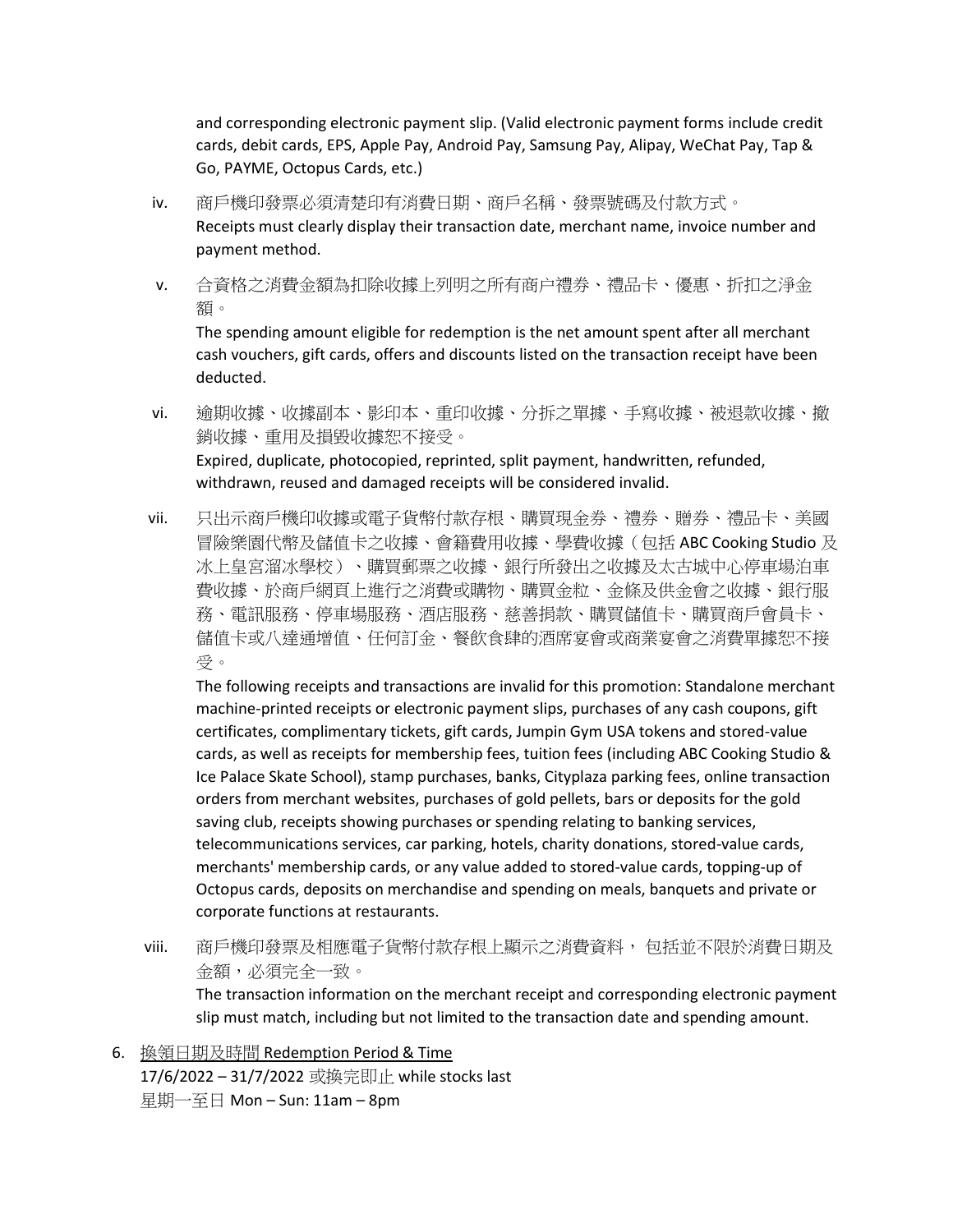換領地點 Redemption Venue

2/F LIVE+服務處 (近 265 號舖 CIAK-All Day Italian) 2/F LIVE+ Concierge (near Shop 265 CIAK-All Day Italian)

7. 太古地產管理有限公司有權複印及蓋印於顧客出示之收據正本以作換領記錄之用。如收據已 被蓋上已換領之印章,太古城中心商戶有權拒絕相關交易之退款。如顧客進行任何退款後之 總消費金額低於上述門檻,太古地產管理有限公司有權要求顧客退還已換領之時裝禮券及商 戶現金券。

Swire Properties Management Limited reserves the right to photocopy and stamp all original eligible receipts for its records. Cityplaza shops may reject any refund in cases where receipts have been stamped for redemption. Cityplaza reserves the right to request customers return the fashion voucher(s) and merchant voucher(s) redeemed if the required spending threshold is not met after such a refund.

8. 太古地產管理有限公司有權要求顧客出示相關信用卡、借記卡、易辦事、Apple Pay、Android Pay、Samsung Pay、支付寶、微信支付、拍住賞、PAYME、八達通等手機應用程式以便核對有 關交易資料。

Staff of Swire Properties Management Limited reserve the right to require customers to present the electronic payment records made by their credit card, debit card, EPS card, Apple Pay, Android Pay, Samsung Pay, Alipay, WeChat Pay, Tap & Go, PAYME, Octopus or any other electronic payment methods on their mobile payment applications for verification purposes.

- 9. 不接受戲院票尾,只接受戲院售票處發出之於消費當日起 14 日內(以商戶機印發票發出日期 作計算)(消費當日為第一日)以電子貨幣方式付款之機印收據正本。 Movie ticket stubs will not be accepted. Only the original machine-printed receipt settled by any electronic payment methods provided by the cinema within 14 days from the purchase day (the issue date marked on the merchant's machine-printed receipt inclusive) will be accepted.
- 10. 分期付款之單據均以商戶機印收據及相應電子貨幣付款存根顯示之總消費金額計算。 For instalment payments, the aggregate spending amount listed on the merchant's machine-printed receipt and the corresponding electronic payment slip will be counted towards redemption.
- 11. 任何推廣期内全額繳付及不可退款之訂金交易,須於全額繳付訂金交易日起計 14 日內(以商 戶機印發票發出日期作計算)(消費當日為第一日)一併出示其相應證明,方可用作登記參 與是次推廣。任何非全額繳付之交易不得用於參與是次推廣。 For fully paid and non-refundable deposit transactions made within the promotion period, the entire deposit must be paid and the corresponding receipts be presented within 14 days (inclusive) from the purchase day (the issue date marked on the merchant's machine-printed receipt) to be eligible for this promotion. Non-fully paid deposit transactions are not eligible for this promotion.
- 12. 已用於換領「購物樂回賞」消費獎賞之商戶機印發票及相應電子貨幣付款存根將不可用作換 領其他商場推廣之用 (LIVE+積分登記及免費泊車優惠除外)。 Machine-printed receipts and matching electronic payment sales slips that are used to redeem the "Shop for Rewards" Spending Reward cannot be used to redeem rewards from other mall promotion campaigns (LIVE+ points earning and Free Parking excluded).